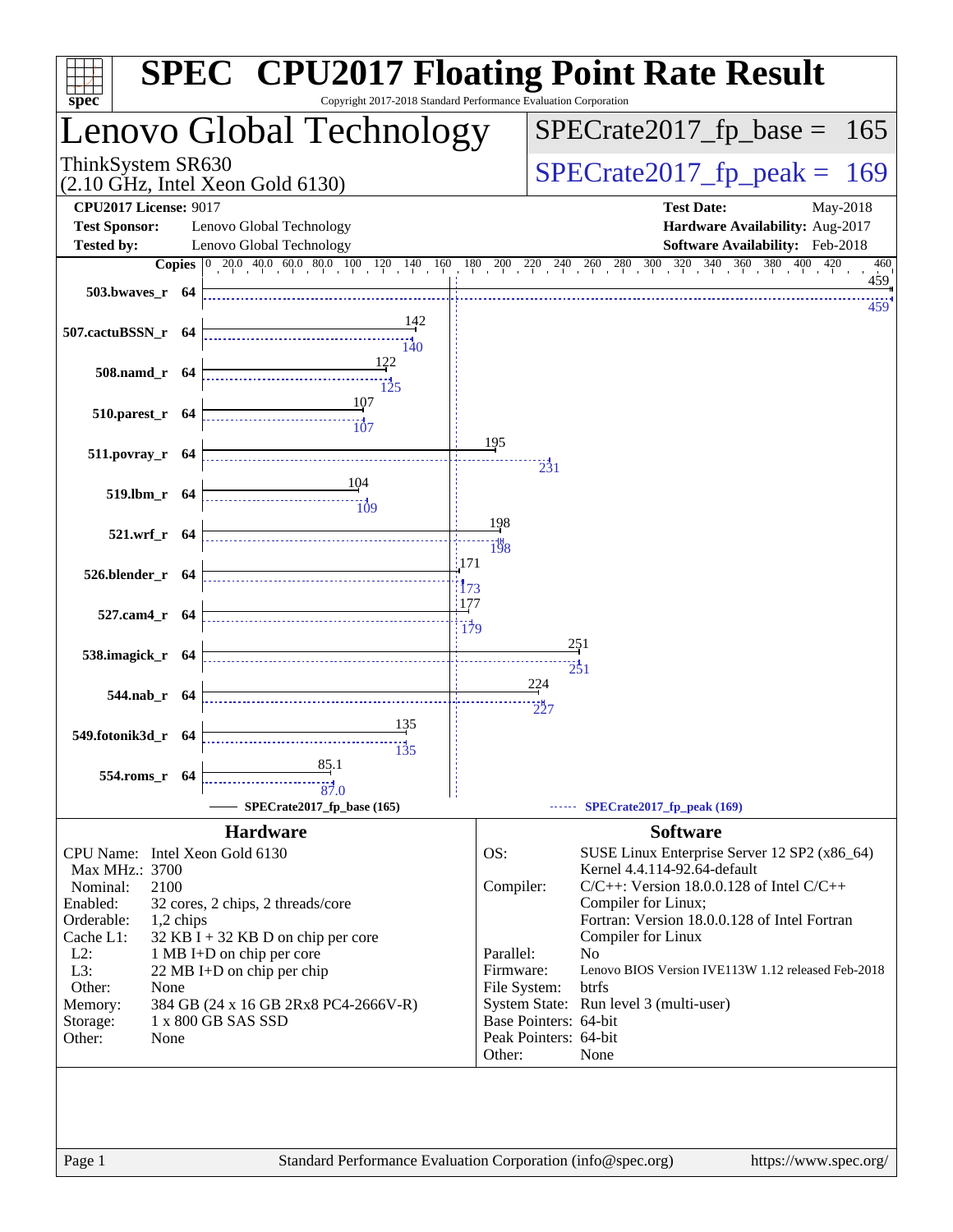

Copyright 2017-2018 Standard Performance Evaluation Corporation

# Lenovo Global Technology

(2.10 GHz, Intel Xeon Gold 6130)

ThinkSystem SR630<br>(2.10 GHz, Intel Xeon Gold 6130)  $SPECTate2017$  [p\_peak = 169

 $SPECTate2017_fp\_base = 165$ 

**[Test Sponsor:](http://www.spec.org/auto/cpu2017/Docs/result-fields.html#TestSponsor)** Lenovo Global Technology **[Hardware Availability:](http://www.spec.org/auto/cpu2017/Docs/result-fields.html#HardwareAvailability)** Aug-2017

**[CPU2017 License:](http://www.spec.org/auto/cpu2017/Docs/result-fields.html#CPU2017License)** 9017 **[Test Date:](http://www.spec.org/auto/cpu2017/Docs/result-fields.html#TestDate)** May-2018 **[Tested by:](http://www.spec.org/auto/cpu2017/Docs/result-fields.html#Testedby)** Lenovo Global Technology **[Software Availability:](http://www.spec.org/auto/cpu2017/Docs/result-fields.html#SoftwareAvailability)** Feb-2018

#### **[Results Table](http://www.spec.org/auto/cpu2017/Docs/result-fields.html#ResultsTable)**

|                          |               |                |       | <b>Base</b>    |            |                |       |               |                |              | <b>Peak</b>    |              |                |              |
|--------------------------|---------------|----------------|-------|----------------|------------|----------------|-------|---------------|----------------|--------------|----------------|--------------|----------------|--------------|
| <b>Benchmark</b>         | <b>Copies</b> | <b>Seconds</b> | Ratio | <b>Seconds</b> | Ratio      | <b>Seconds</b> | Ratio | <b>Copies</b> | <b>Seconds</b> | <b>Ratio</b> | <b>Seconds</b> | <b>Ratio</b> | <b>Seconds</b> | <b>Ratio</b> |
| 503.bwaves_r             | 64            | 1397           | 459   | 1400           | 458        | 1396           | 460   | 64            | 1398           | 459          | 1398           | 459          | 1396           | 460          |
| 507.cactuBSSN r          | 64            | 572            | 142   | 573            | 141        | 571            | 142   | 64            | 579            | <b>140</b>   | 579            | 140          | 581            | 140          |
| $508$ .namd $r$          | 64            | 496            | 123   | 498            | 122        | 499            | 122   | 64            | 484            | 126          | 485            | 125          | 485            | <b>125</b>   |
| $510.parest_r$           | 64            | 1561           | 107   | 1561           | 107        | 1569           | 107   | 64            | 1562           | 107          | 1559           | 107          | 1562           | 107          |
| 511.povray_r             | 64            | 766            | 195   | 767            | 195        | 768            | 195   | 64            | 647            | 231          | 646            | <b>231</b>   | 646            | 231          |
| 519.lbm r                | 64            | 650            | 104   | 651            | 104        | 650            | 104   | 64            | 617            | 109          | 616            | 109          | 615            | 110          |
| $521$ .wrf r             | 64            | 722            | 199   | 724            | 198        | 724            | 198   | 64            | 728            | 197          | 722            | <b>198</b>   | 717            | 200          |
| 526.blender r            | 64            | 569            | 171   | 569            | <u>171</u> | 571            | 171   | 64            | 561            | 174          | 563            | 173          | 563            | 173          |
| $527$ .cam $4r$          | 64            | 633            | 177   | 632            | 177        | 632            | 177   | 64            | 624            | 179          | 625            | 179          | 625            | 179          |
| 538.imagick_r            | 64            | 634            | 251   | 635            | 251        | 635            | 251   | 64            | 634            | 251          | 635            | 251          | 633            | 251          |
| $544$ .nab_r             | 64            | 481            | 224   | 481            | 224        | 481            | 224   | 64            | 473            | 228          | 474            | 227          | 477            | 226          |
| 549.fotonik3d r          | 64            | 1841           | 135   | 1841           | 135        | 1841           | 135   | 64            | 1842           | 135          | 1843           | 135          | 1841           | 135          |
| $554$ .roms r            | 64            | 1191           | 85.4  | 1194           | 85.1       | 1195           | 85.1  | 64            | 1166           | 87.2         | 1173           | 86.7         | 1169           | 87.0         |
| $SPECrate2017$ fp base = |               |                | 165   |                |            |                |       |               |                |              |                |              |                |              |

**[SPECrate2017\\_fp\\_peak =](http://www.spec.org/auto/cpu2017/Docs/result-fields.html#SPECrate2017fppeak) 169**

Results appear in the [order in which they were run.](http://www.spec.org/auto/cpu2017/Docs/result-fields.html#RunOrder) Bold underlined text [indicates a median measurement.](http://www.spec.org/auto/cpu2017/Docs/result-fields.html#Median)

#### **[Submit Notes](http://www.spec.org/auto/cpu2017/Docs/result-fields.html#SubmitNotes)**

 The numactl mechanism was used to bind copies to processors. The config file option 'submit' was used to generate numactl commands to bind each copy to a specific processor. For details, please see the config file.

#### **[Operating System Notes](http://www.spec.org/auto/cpu2017/Docs/result-fields.html#OperatingSystemNotes)**

Stack size set to unlimited using "ulimit -s unlimited"

#### **[General Notes](http://www.spec.org/auto/cpu2017/Docs/result-fields.html#GeneralNotes)**

Environment variables set by runcpu before the start of the run: LD\_LIBRARY\_PATH = "/home/cpu2017.1.0.2.ic18.0/lib/ia32:/home/cpu2017.1.0.2.ic18.0/lib/intel64" LD\_LIBRARY\_PATH = "\$LD\_LIBRARY\_PATH:/home/cpu2017.1.0.2.ic18.0/je5.0.1-32:/home/cpu2017.1.0.2.ic18.0/je5.0.1-64" Binaries compiled on a system with 1x Intel Core i7-4790 CPU + 32GB RAM memory using Redhat Enterprise Linux 7.4 Transparent Huge Pages enabled by default Prior to runcpu invocation Filesystem page cache synced and cleared with: sync; echo 3> /proc/sys/vm/drop\_caches runcpu command invoked through numactl i.e.: numactl --interleave=all runcpu <etc> Yes: The test sponsor attests, as of date of publication, that CVE-2017-5754 (Meltdown) is mitigated in the system as tested and documented.

**(Continued on next page)**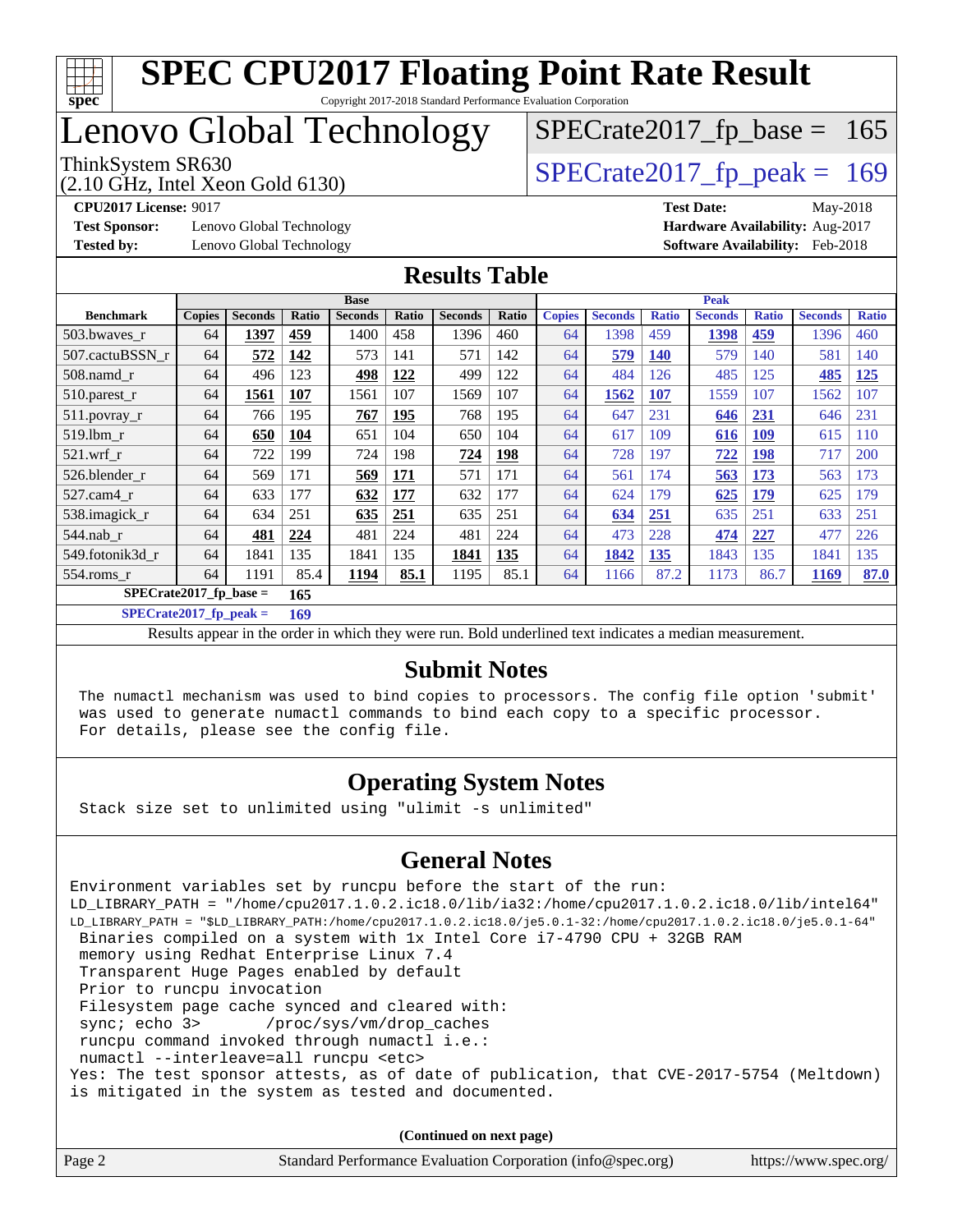

Copyright 2017-2018 Standard Performance Evaluation Corporation

# Lenovo Global Technology

ThinkSystem SR630<br>  $(2.10 \text{ GHz})$  Intel Yean Gold 6130)

 $SPECTate2017_fp\_base = 165$ 

(2.10 GHz, Intel Xeon Gold 6130)

**[Test Sponsor:](http://www.spec.org/auto/cpu2017/Docs/result-fields.html#TestSponsor)** Lenovo Global Technology **[Hardware Availability:](http://www.spec.org/auto/cpu2017/Docs/result-fields.html#HardwareAvailability)** Aug-2017 **[Tested by:](http://www.spec.org/auto/cpu2017/Docs/result-fields.html#Testedby)** Lenovo Global Technology **[Software Availability:](http://www.spec.org/auto/cpu2017/Docs/result-fields.html#SoftwareAvailability)** Feb-2018

**[CPU2017 License:](http://www.spec.org/auto/cpu2017/Docs/result-fields.html#CPU2017License)** 9017 **[Test Date:](http://www.spec.org/auto/cpu2017/Docs/result-fields.html#TestDate)** May-2018

#### **[General Notes \(Continued\)](http://www.spec.org/auto/cpu2017/Docs/result-fields.html#GeneralNotes)**

Yes: The test sponsor attests, as of date of publication, that CVE-2017-5753 (Spectre variant 1) is mitigated in the system as tested and documented. Yes: The test sponsor attests, as of date of publication, that CVE-2017-5715 (Spectre variant 2) is mitigated in the system as tested and documented.

#### **[Platform Notes](http://www.spec.org/auto/cpu2017/Docs/result-fields.html#PlatformNotes)**

Page 3 Standard Performance Evaluation Corporation [\(info@spec.org\)](mailto:info@spec.org) <https://www.spec.org/> BIOS configuration: Choose Operating Mode set to Maximum Performance SNC set to Enable UPI Prefetcher set to Disable MONITORMWAIT set to Enable Execute Disable Bit set to Disable Trusted Execution Technology set to Enable Stale AtoS set to Enable LLC dead line alloc set to Disable Sysinfo program /home/cpu2017.1.0.2.ic18.0/bin/sysinfo Rev: r5797 of 2017-06-14 96c45e4568ad54c135fd618bcc091c0f running on Cable-SPECcpu2006-SUSE12SP2 Thu May 3 04:34:32 2018 SUT (System Under Test) info as seen by some common utilities. For more information on this section, see <https://www.spec.org/cpu2017/Docs/config.html#sysinfo> From /proc/cpuinfo model name : Intel(R) Xeon(R) Gold 6130 CPU @ 2.10GHz 2 "physical id"s (chips) 64 "processors" cores, siblings (Caution: counting these is hw and system dependent. The following excerpts from /proc/cpuinfo might not be reliable. Use with caution.) cpu cores : 16 siblings : 32 physical 0: cores 0 1 2 3 4 5 6 7 8 9 10 11 12 13 14 15 physical 1: cores 0 1 2 3 4 5 6 7 8 9 10 11 12 13 14 15 From lscpu: Architecture: x86\_64 CPU op-mode(s): 32-bit, 64-bit Byte Order: Little Endian  $CPU(s):$  64 On-line CPU(s) list: 0-63 Thread(s) per core: 2 Core(s) per socket: 16 Socket(s): 2 NUMA node(s): 4 Vendor ID: GenuineIntel **(Continued on next page)**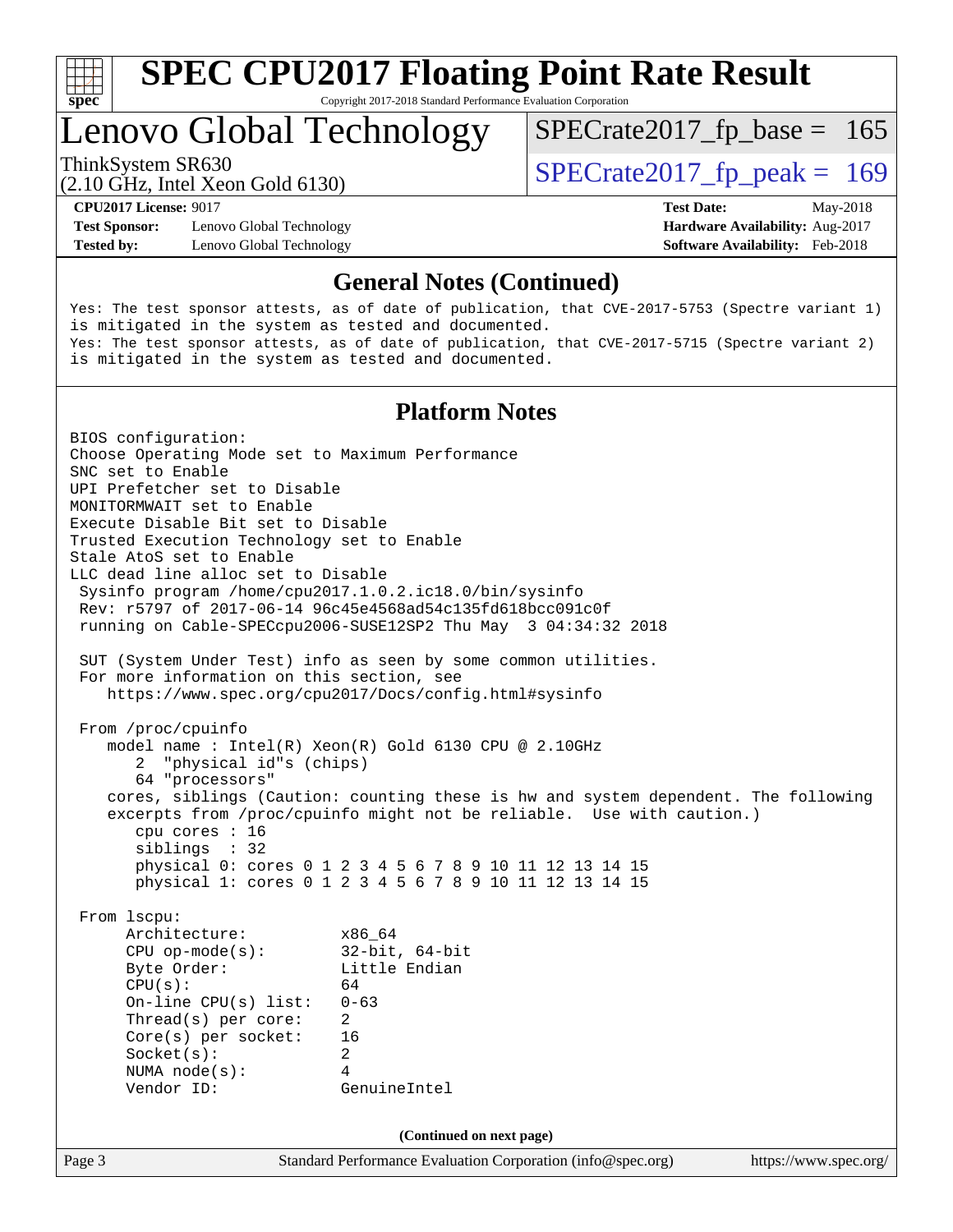

Copyright 2017-2018 Standard Performance Evaluation Corporation

# Lenovo Global Technology

ThinkSystem SR630<br>(2.10 GHz, Intel Xeon Gold 6130)  $SPECTate2017$  [p\_peak = 169

 $SPECTate2017_fp\_base = 165$ 

#### **[CPU2017 License:](http://www.spec.org/auto/cpu2017/Docs/result-fields.html#CPU2017License)** 9017 **[Test Date:](http://www.spec.org/auto/cpu2017/Docs/result-fields.html#TestDate)** May-2018

**[Test Sponsor:](http://www.spec.org/auto/cpu2017/Docs/result-fields.html#TestSponsor)** Lenovo Global Technology **[Hardware Availability:](http://www.spec.org/auto/cpu2017/Docs/result-fields.html#HardwareAvailability)** Aug-2017 **[Tested by:](http://www.spec.org/auto/cpu2017/Docs/result-fields.html#Testedby)** Lenovo Global Technology **[Software Availability:](http://www.spec.org/auto/cpu2017/Docs/result-fields.html#SoftwareAvailability)** Feb-2018

(2.10 GHz, Intel Xeon Gold 6130)

#### **[Platform Notes \(Continued\)](http://www.spec.org/auto/cpu2017/Docs/result-fields.html#PlatformNotes)**

 CPU family: 6 Model: 85 Model name: Intel(R) Xeon(R) Gold 6130 CPU @ 2.10GHz Stepping: 4 CPU MHz: 2095.071 BogoMIPS: 4190.14 Virtualization: VT-x L1d cache: 32K L1i cache: 32K L2 cache: 1024K L3 cache: 22528K NUMA node0 CPU(s): 0-3,8-11,32-35,40-43 NUMA node1 CPU(s): 4-7,12-15,36-39,44-47<br>NUMA node2 CPU(s): 16-19,24-27,48-51,56-16-19, 24-27, 48-51, 56-59 NUMA node3 CPU(s): 20-23,28-31,52-55,60-63 Flags: fpu vme de pse tsc msr pae mce cx8 apic sep mtrr pge mca cmov pat pse36 clflush dts acpi mmx fxsr sse sse2 ss ht tm pbe syscall nx pdpe1gb rdtscp lm constant\_tsc art arch\_perfmon pebs bts rep\_good nopl xtopology nonstop\_tsc aperfmperf eagerfpu pni pclmulqdq dtes64 monitor ds\_cpl vmx smx est tm2 ssse3 sdbg fma cx16 xtpr pdcm pcid dca sse4\_1 sse4\_2 x2apic movbe popcnt tsc\_deadline\_timer aes xsave avx f16c rdrand lahf\_lm abm 3dnowprefetch ida arat epb invpcid\_single pln pts dtherm intel\_pt rsb\_ctxsw spec\_ctrl retpoline kaiser tpr\_shadow vnmi flexpriority ept vpid fsgsbase tsc\_adjust bmi1 hle avx2 smep bmi2 erms invpcid rtm cqm mpx avx512f avx512dq rdseed adx smap clflushopt clwb avx512cd avx512bw avx512vl xsaveopt xsavec xgetbv1 cqm\_llc cqm\_occup\_llc /proc/cpuinfo cache data cache size : 22528 KB

 From numactl --hardware WARNING: a numactl 'node' might or might not correspond to a physical chip. available: 4 nodes (0-3) node 0 cpus: 0 1 2 3 8 9 10 11 32 33 34 35 40 41 42 43 node 0 size: 96356 MB node 0 free: 95123 MB node 1 cpus: 4 5 6 7 12 13 14 15 36 37 38 39 44 45 46 47 node 1 size: 96753 MB node 1 free: 95852 MB node 2 cpus: 16 17 18 19 24 25 26 27 48 49 50 51 56 57 58 59 node 2 size: 96753 MB node 2 free: 96155 MB node 3 cpus: 20 21 22 23 28 29 30 31 52 53 54 55 60 61 62 63 node 3 size: 96750 MB node 3 free: 96173 MB node distances: node 0 1 2 3 0: 10 11 21 21

**(Continued on next page)**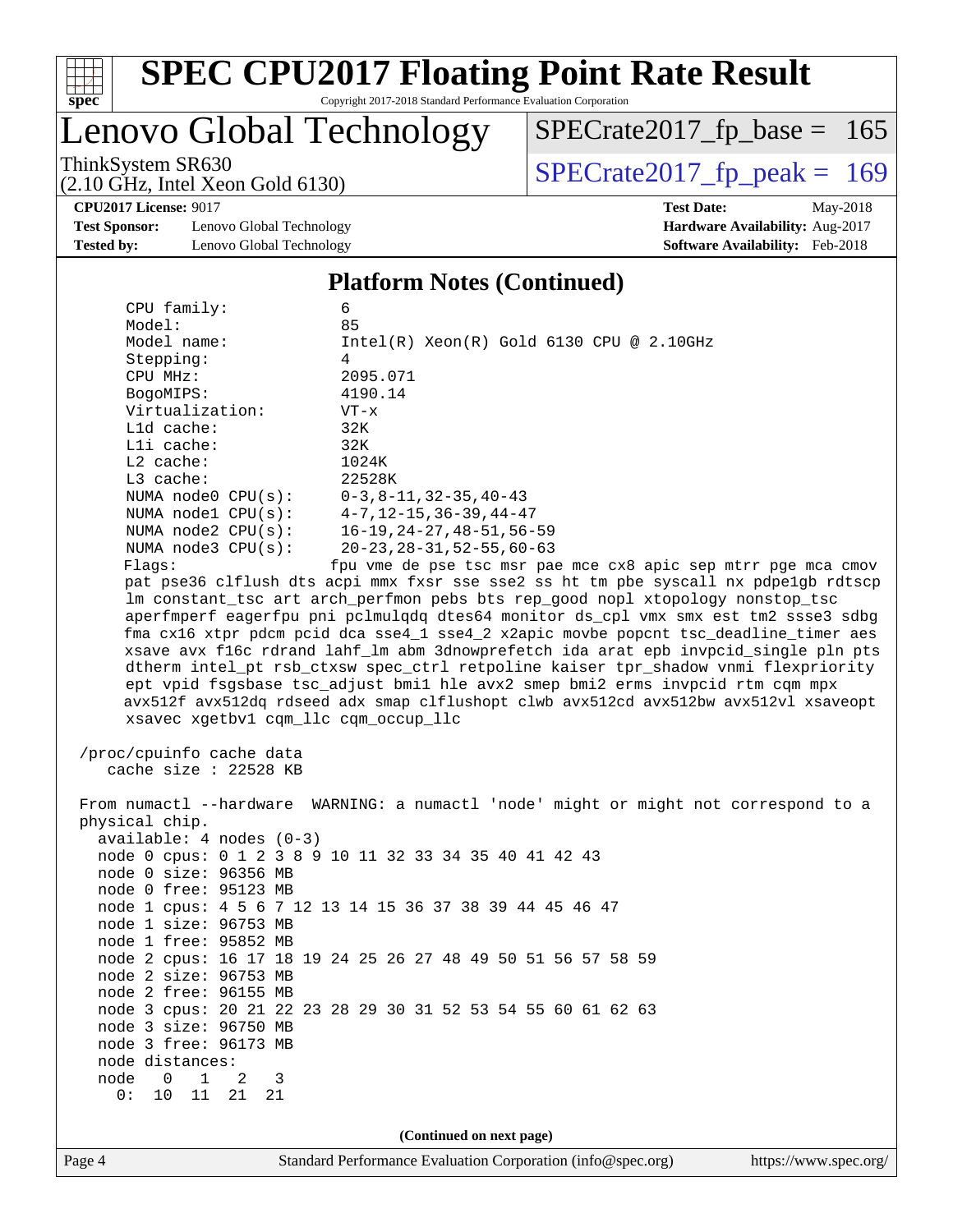|                                                                                                                                                                                                                                                                                                                                                                                                                                                                                                                                                              | <b>SPEC CPU2017 Floating Point Rate Result</b>                                                                                                                              |
|--------------------------------------------------------------------------------------------------------------------------------------------------------------------------------------------------------------------------------------------------------------------------------------------------------------------------------------------------------------------------------------------------------------------------------------------------------------------------------------------------------------------------------------------------------------|-----------------------------------------------------------------------------------------------------------------------------------------------------------------------------|
| Copyright 2017-2018 Standard Performance Evaluation Corporation<br>$spec^*$                                                                                                                                                                                                                                                                                                                                                                                                                                                                                  |                                                                                                                                                                             |
| Lenovo Global Technology                                                                                                                                                                                                                                                                                                                                                                                                                                                                                                                                     | $SPECrate2017_fp\_base = 165$                                                                                                                                               |
| ThinkSystem SR630<br>$(2.10 \text{ GHz}, \text{Intel Xeon Gold } 6130)$                                                                                                                                                                                                                                                                                                                                                                                                                                                                                      | $SPECTate2017$ _fp_peak = 169                                                                                                                                               |
| <b>CPU2017 License: 9017</b><br><b>Test Sponsor:</b><br>Lenovo Global Technology<br><b>Tested by:</b><br>Lenovo Global Technology                                                                                                                                                                                                                                                                                                                                                                                                                            | <b>Test Date:</b><br>May-2018<br>Hardware Availability: Aug-2017<br>Software Availability: Feb-2018                                                                         |
| <b>Platform Notes (Continued)</b>                                                                                                                                                                                                                                                                                                                                                                                                                                                                                                                            |                                                                                                                                                                             |
| 1:<br>11<br>10<br>21<br>21<br>2:<br>21 21<br>10<br>11<br>$\overline{3}$ :<br>21<br>21<br>11<br>10<br>From /proc/meminfo                                                                                                                                                                                                                                                                                                                                                                                                                                      |                                                                                                                                                                             |
| MemTotal:<br>395892932 kB<br>HugePages_Total:<br>0<br>Hugepagesize:<br>2048 kB                                                                                                                                                                                                                                                                                                                                                                                                                                                                               |                                                                                                                                                                             |
| From /etc/*release* /etc/*version*<br>SuSE-release:<br>SUSE Linux Enterprise Server 12 (x86_64)<br>$VERSION = 12$<br>$PATCHLEVEL = 2$<br># Please check /etc/os-release for details about this release.<br>os-release:<br>NAME="SLES"<br>VERSION="12-SP2"<br>VERSION_ID="12.2"<br>PRETTY_NAME="SUSE Linux Enterprise Server 12 SP2"<br>ID="sles"<br>$ANSI$ _COLOR=" $0:32$ "<br>CPE_NAME="cpe:/o:suse:sles:12:sp2"<br>uname $-a$ :<br>2018 (c6ce5db) x86_64 x86_64 x86_64 GNU/Linux<br>run-level 3 May 2 18:27<br>SPEC is set to: /home/cpu2017.1.0.2.ic18.0 | # This file is deprecated and will be removed in a future service pack or release.<br>Linux Cable-SPECcpu2006-SUSE12SP2 4.4.114-92.64-default #1 SMP Thu Feb 1 19:18:19 UTC |
| Filesystem<br>Size Used Avail Use% Mounted on<br>Type<br>/dev/sda2<br>btrfs 744G 263G 480G 36% / home                                                                                                                                                                                                                                                                                                                                                                                                                                                        |                                                                                                                                                                             |
| this section. The 'dmidecode' program reads system data which is "intended to allow<br>hardware to be accurately determined", but the intent may not be met, as there are<br>frequent changes to hardware, firmware, and the "DMTF SMBIOS" standard.<br>BIOS Lenovo -[IVE113W-1.12]- 02/06/2018<br>Memory:<br>24x Samsung M393A2K43BB1-CTD 16 GB 2 rank 2666                                                                                                                                                                                                 | Additional information from dmidecode follows. WARNING: Use caution when you interpret                                                                                      |
| (End of data from sysinfo program)                                                                                                                                                                                                                                                                                                                                                                                                                                                                                                                           |                                                                                                                                                                             |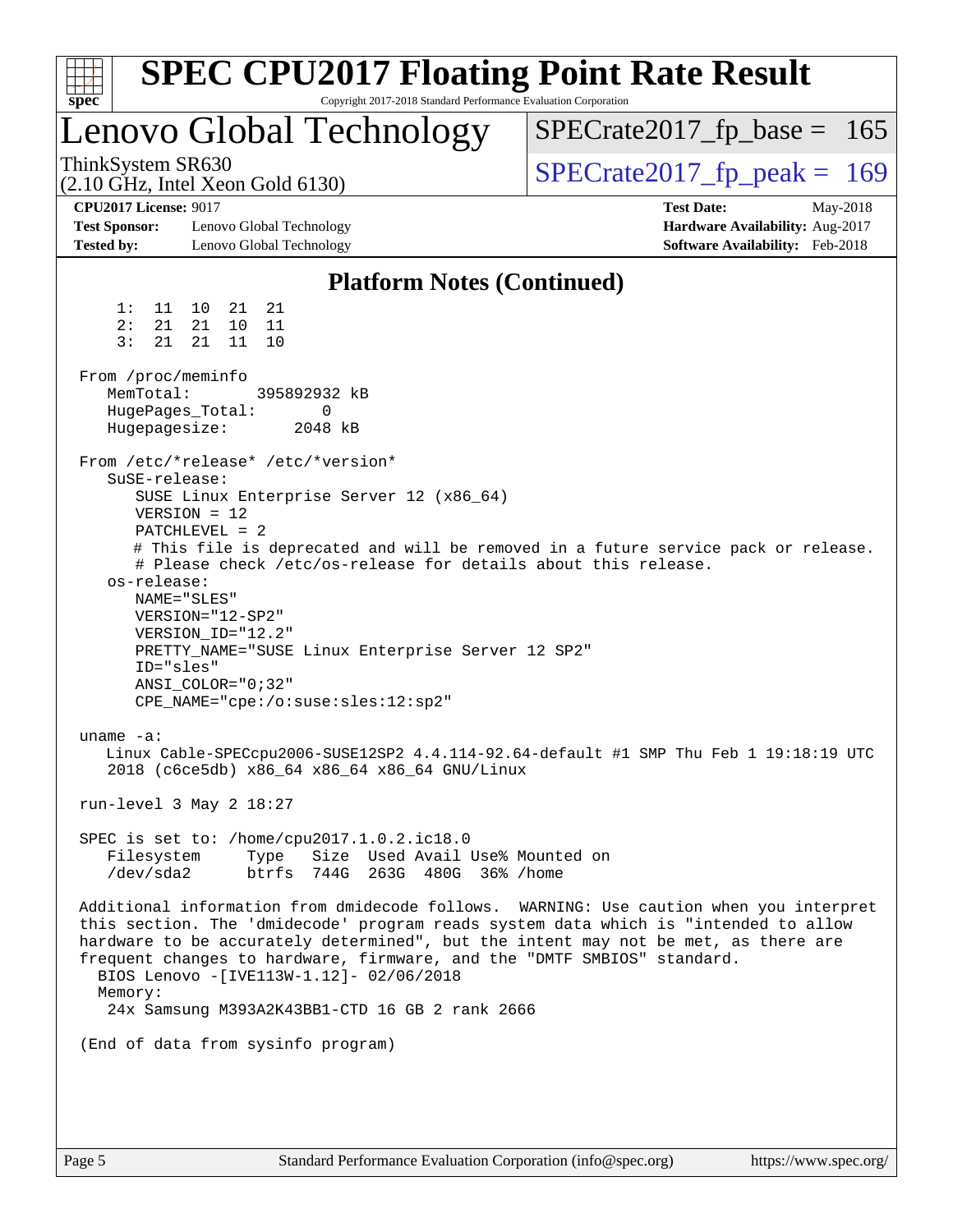

Copyright 2017-2018 Standard Performance Evaluation Corporation

# Lenovo Global Technology

ThinkSystem SR630<br>  $(2.10 \text{ GHz} \cdot \text{Intel} \times \text{eon} \text{ Gold } 6130)$  [SPECrate2017\\_fp\\_peak =](http://www.spec.org/auto/cpu2017/Docs/result-fields.html#SPECrate2017fppeak) 169

[SPECrate2017\\_fp\\_base =](http://www.spec.org/auto/cpu2017/Docs/result-fields.html#SPECrate2017fpbase) 165

(2.10 GHz, Intel Xeon Gold 6130)

**[Test Sponsor:](http://www.spec.org/auto/cpu2017/Docs/result-fields.html#TestSponsor)** Lenovo Global Technology **[Hardware Availability:](http://www.spec.org/auto/cpu2017/Docs/result-fields.html#HardwareAvailability)** Aug-2017 **[Tested by:](http://www.spec.org/auto/cpu2017/Docs/result-fields.html#Testedby)** Lenovo Global Technology **[Software Availability:](http://www.spec.org/auto/cpu2017/Docs/result-fields.html#SoftwareAvailability)** Feb-2018

**[CPU2017 License:](http://www.spec.org/auto/cpu2017/Docs/result-fields.html#CPU2017License)** 9017 **[Test Date:](http://www.spec.org/auto/cpu2017/Docs/result-fields.html#TestDate)** May-2018

#### **[Compiler Version Notes](http://www.spec.org/auto/cpu2017/Docs/result-fields.html#CompilerVersionNotes)**

| Page 6                                                  |                                                                                                               | Standard Performance Evaluation Corporation (info@spec.org) | https://www.spec.org/ |
|---------------------------------------------------------|---------------------------------------------------------------------------------------------------------------|-------------------------------------------------------------|-----------------------|
|                                                         |                                                                                                               | (Continued on next page)                                    |                       |
|                                                         |                                                                                                               |                                                             |                       |
| icpc (ICC) 18.0.0 20170811<br>icc (ICC) 18.0.0 20170811 | Copyright (C) 1985-2017 Intel Corporation. All rights reserved.<br>Copyright (C) 1985-2017 Intel Corporation. | All rights reserved.                                        |                       |
| CC.                                                     | 511.povray_r(peak) 526.blender_r(peak)                                                                        |                                                             |                       |
|                                                         |                                                                                                               |                                                             |                       |
| icc (ICC) 18.0.0 20170811                               | Copyright (C) 1985-2017 Intel Corporation. All rights reserved.                                               |                                                             |                       |
| icpc (ICC) 18.0.0 20170811                              | Copyright (C) 1985-2017 Intel Corporation. All rights reserved.                                               |                                                             |                       |
|                                                         | $CC$ 511.povray $r(base)$ 526.blender $r(base)$                                                               |                                                             |                       |
| icpc (ICC) 18.0.0 20170811                              | Copyright (C) 1985-2017 Intel Corporation. All rights reserved.                                               |                                                             |                       |
|                                                         | CXXC 508.namd_r(peak) 510.parest_r(peak)                                                                      | ---------------                                             |                       |
| icpc (ICC) 18.0.0 20170811                              | Copyright (C) 1985-2017 Intel Corporation. All rights reserved.                                               |                                                             |                       |
|                                                         | CXXC 508.namd_r(base) 510.parest_r(base)                                                                      | _________________________________                           |                       |
| icc (ICC) 18.0.0 20170811                               | Copyright (C) 1985-2017 Intel Corporation. All rights reserved.                                               |                                                             |                       |
| CC.                                                     | $519.1bm_r(peak) 544.nab_r(peak)$                                                                             |                                                             |                       |
| icc (ICC) 18.0.0 20170811                               | Copyright (C) 1985-2017 Intel Corporation. All rights reserved.                                               |                                                             |                       |
|                                                         | CC 519.1bm_r(base) 538.imagick_r(base, peak) 544.nab_r(base)                                                  |                                                             |                       |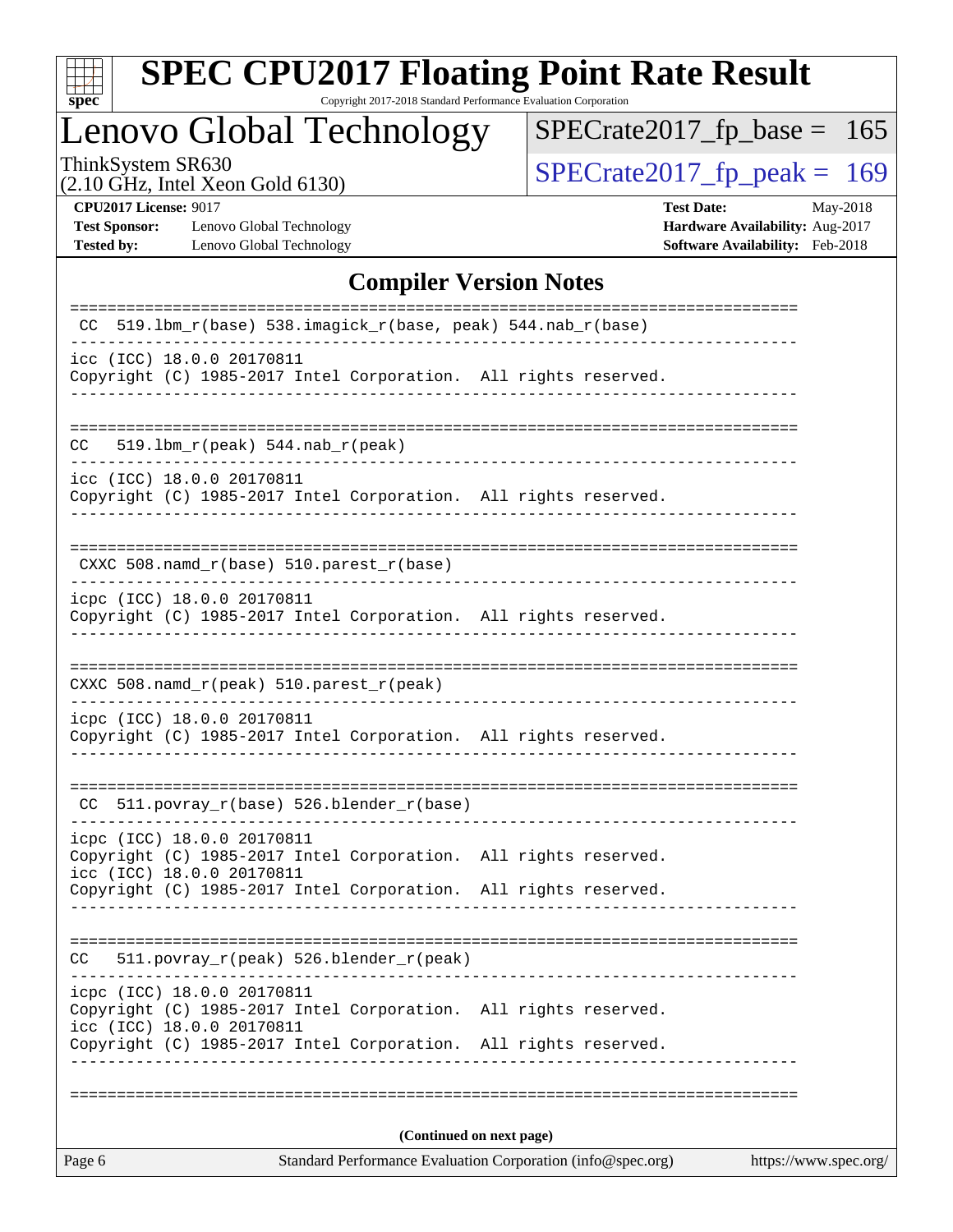

Copyright 2017-2018 Standard Performance Evaluation Corporation

Lenovo Global Technology

ThinkSystem SR630<br>  $(2.10 \text{ GHz})$  Intel Xeon Gold 6130)

 $SPECTate2017_fp\_base = 165$ 

(2.10 GHz, Intel Xeon Gold 6130)

**[Test Sponsor:](http://www.spec.org/auto/cpu2017/Docs/result-fields.html#TestSponsor)** Lenovo Global Technology **[Hardware Availability:](http://www.spec.org/auto/cpu2017/Docs/result-fields.html#HardwareAvailability)** Aug-2017 **[Tested by:](http://www.spec.org/auto/cpu2017/Docs/result-fields.html#Testedby)** Lenovo Global Technology **[Software Availability:](http://www.spec.org/auto/cpu2017/Docs/result-fields.html#SoftwareAvailability)** Feb-2018

**[CPU2017 License:](http://www.spec.org/auto/cpu2017/Docs/result-fields.html#CPU2017License)** 9017 **[Test Date:](http://www.spec.org/auto/cpu2017/Docs/result-fields.html#TestDate)** May-2018

#### **[Compiler Version Notes \(Continued\)](http://www.spec.org/auto/cpu2017/Docs/result-fields.html#CompilerVersionNotes)**

| FC 507.cactuBSSN_r(base)                                                                                                      |                  |                                                                          |
|-------------------------------------------------------------------------------------------------------------------------------|------------------|--------------------------------------------------------------------------|
| icpc (ICC) 18.0.0 20170811<br>Copyright (C) 1985-2017 Intel Corporation. All rights reserved.<br>icc (ICC) 18.0.0 20170811    |                  |                                                                          |
| Copyright (C) 1985-2017 Intel Corporation. All rights reserved.<br>ifort (IFORT) 18.0.0 20170811                              |                  |                                                                          |
| Copyright (C) 1985-2017 Intel Corporation. All rights reserved.                                                               |                  |                                                                          |
|                                                                                                                               |                  |                                                                          |
| 507.cactuBSSN_r(peak)<br>FC                                                                                                   |                  |                                                                          |
| icpc (ICC) 18.0.0 20170811<br>Copyright (C) 1985-2017 Intel Corporation. All rights reserved.<br>icc (ICC) 18.0.0 20170811    |                  |                                                                          |
| Copyright (C) 1985-2017 Intel Corporation. All rights reserved.<br>ifort (IFORT) 18.0.0 20170811                              |                  |                                                                          |
| Copyright (C) 1985-2017 Intel Corporation. All rights reserved.                                                               |                  |                                                                          |
|                                                                                                                               |                  |                                                                          |
|                                                                                                                               |                  | FC 503.bwaves_r(base, peak) 549.fotonik3d_r(base, peak) 554.roms_r(base) |
| ifort (IFORT) 18.0.0 20170811<br>Copyright (C) 1985-2017 Intel Corporation. All rights reserved.                              |                  |                                                                          |
| $FC$ 554. $roms_r(peak)$                                                                                                      |                  |                                                                          |
| ifort (IFORT) 18.0.0 20170811<br>Copyright (C) 1985-2017 Intel Corporation. All rights reserved.                              |                  |                                                                          |
|                                                                                                                               |                  |                                                                          |
| $CC$ 521.wrf_r(base) 527.cam4_r(base)                                                                                         |                  |                                                                          |
| ifort (IFORT) 18.0.0 20170811<br>Copyright (C) 1985-2017 Intel Corporation. All rights reserved.<br>icc (ICC) 18.0.0 20170811 |                  |                                                                          |
| Copyright (C) 1985-2017 Intel Corporation. All rights reserved.                                                               | ________________ |                                                                          |
| 521.wrf $r(\text{peak})$ 527.cam4 $r(\text{peak})$<br>CC.                                                                     |                  | _________________________________                                        |
|                                                                                                                               |                  | (Continued on next page)                                                 |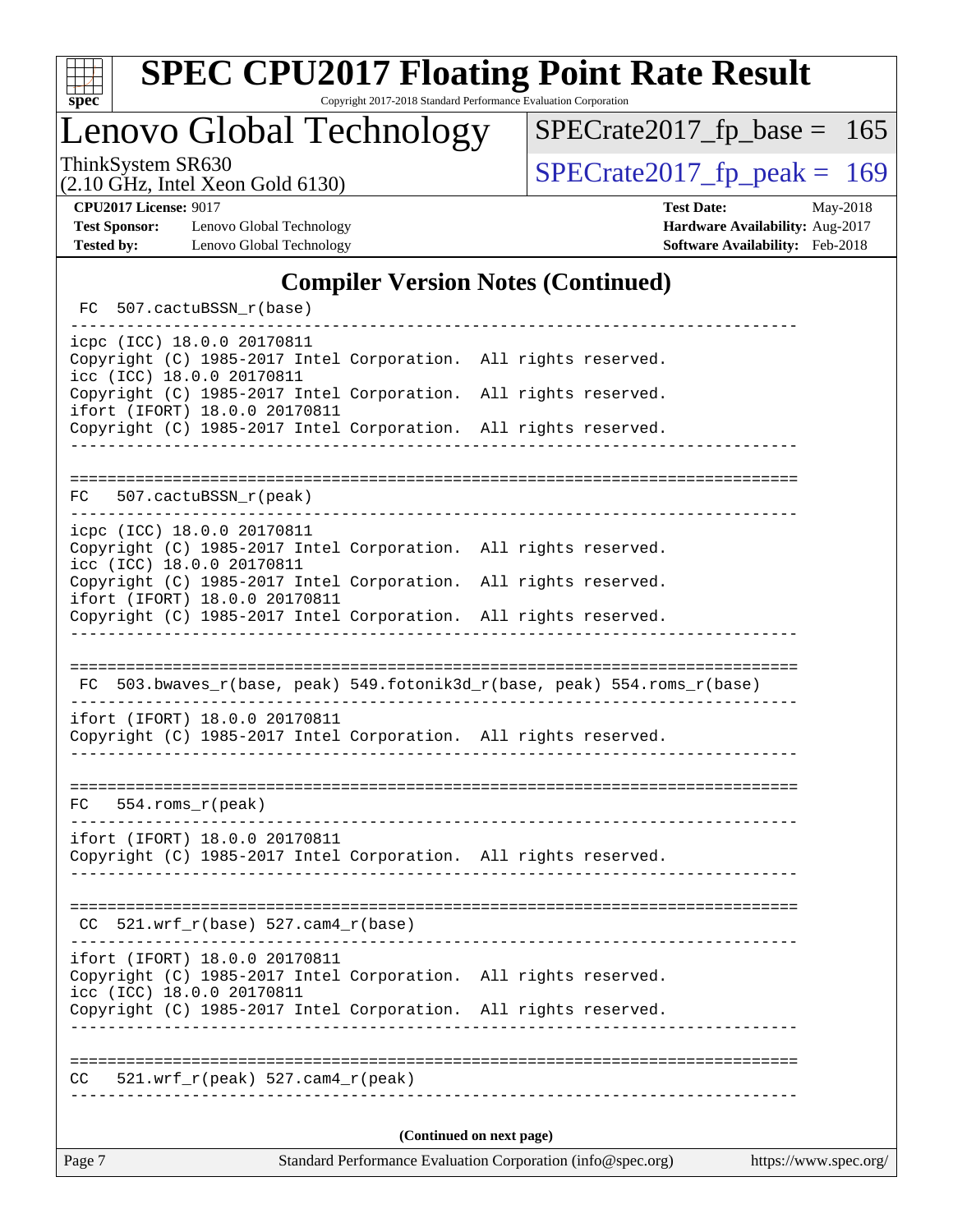

#### **[SPEC CPU2017 Floating Point Rate Result](http://www.spec.org/auto/cpu2017/Docs/result-fields.html#SPECCPU2017FloatingPointRateResult)** Copyright 2017-2018 Standard Performance Evaluation Corporation

# Lenovo Global Technology

ThinkSystem SR630<br>(2.10 GHz, Intel Xeon Gold 6130)  $SPECTate2017$  [p\_peak = 169

 $SPECTate2017_fp\_base = 165$ 

(2.10 GHz, Intel Xeon Gold 6130)

**[CPU2017 License:](http://www.spec.org/auto/cpu2017/Docs/result-fields.html#CPU2017License)** 9017 **[Test Date:](http://www.spec.org/auto/cpu2017/Docs/result-fields.html#TestDate)** May-2018 **[Test Sponsor:](http://www.spec.org/auto/cpu2017/Docs/result-fields.html#TestSponsor)** Lenovo Global Technology **[Hardware Availability:](http://www.spec.org/auto/cpu2017/Docs/result-fields.html#HardwareAvailability)** Aug-2017 **[Tested by:](http://www.spec.org/auto/cpu2017/Docs/result-fields.html#Testedby)** Lenovo Global Technology **[Software Availability:](http://www.spec.org/auto/cpu2017/Docs/result-fields.html#SoftwareAvailability)** Feb-2018

#### **[Compiler Version Notes \(Continued\)](http://www.spec.org/auto/cpu2017/Docs/result-fields.html#CompilerVersionNotes)**

ifort (IFORT) 18.0.0 20170811 Copyright (C) 1985-2017 Intel Corporation. All rights reserved. icc (ICC) 18.0.0 20170811 Copyright (C) 1985-2017 Intel Corporation. All rights reserved. ------------------------------------------------------------------------------

## **[Base Compiler Invocation](http://www.spec.org/auto/cpu2017/Docs/result-fields.html#BaseCompilerInvocation)**

[C benchmarks](http://www.spec.org/auto/cpu2017/Docs/result-fields.html#Cbenchmarks):  $i$ cc

[C++ benchmarks:](http://www.spec.org/auto/cpu2017/Docs/result-fields.html#CXXbenchmarks) [icpc](http://www.spec.org/cpu2017/results/res2018q2/cpu2017-20180527-05850.flags.html#user_CXXbase_intel_icpc_18.0_c510b6838c7f56d33e37e94d029a35b4a7bccf4766a728ee175e80a419847e808290a9b78be685c44ab727ea267ec2f070ec5dc83b407c0218cded6866a35d07)

[Fortran benchmarks](http://www.spec.org/auto/cpu2017/Docs/result-fields.html#Fortranbenchmarks): [ifort](http://www.spec.org/cpu2017/results/res2018q2/cpu2017-20180527-05850.flags.html#user_FCbase_intel_ifort_18.0_8111460550e3ca792625aed983ce982f94888b8b503583aa7ba2b8303487b4d8a21a13e7191a45c5fd58ff318f48f9492884d4413fa793fd88dd292cad7027ca)

[Benchmarks using both Fortran and C](http://www.spec.org/auto/cpu2017/Docs/result-fields.html#BenchmarksusingbothFortranandC): [ifort](http://www.spec.org/cpu2017/results/res2018q2/cpu2017-20180527-05850.flags.html#user_CC_FCbase_intel_ifort_18.0_8111460550e3ca792625aed983ce982f94888b8b503583aa7ba2b8303487b4d8a21a13e7191a45c5fd58ff318f48f9492884d4413fa793fd88dd292cad7027ca) [icc](http://www.spec.org/cpu2017/results/res2018q2/cpu2017-20180527-05850.flags.html#user_CC_FCbase_intel_icc_18.0_66fc1ee009f7361af1fbd72ca7dcefbb700085f36577c54f309893dd4ec40d12360134090235512931783d35fd58c0460139e722d5067c5574d8eaf2b3e37e92)

[Benchmarks using both C and C++](http://www.spec.org/auto/cpu2017/Docs/result-fields.html#BenchmarksusingbothCandCXX): [icpc](http://www.spec.org/cpu2017/results/res2018q2/cpu2017-20180527-05850.flags.html#user_CC_CXXbase_intel_icpc_18.0_c510b6838c7f56d33e37e94d029a35b4a7bccf4766a728ee175e80a419847e808290a9b78be685c44ab727ea267ec2f070ec5dc83b407c0218cded6866a35d07) [icc](http://www.spec.org/cpu2017/results/res2018q2/cpu2017-20180527-05850.flags.html#user_CC_CXXbase_intel_icc_18.0_66fc1ee009f7361af1fbd72ca7dcefbb700085f36577c54f309893dd4ec40d12360134090235512931783d35fd58c0460139e722d5067c5574d8eaf2b3e37e92)

[Benchmarks using Fortran, C, and C++:](http://www.spec.org/auto/cpu2017/Docs/result-fields.html#BenchmarksusingFortranCandCXX) [icpc](http://www.spec.org/cpu2017/results/res2018q2/cpu2017-20180527-05850.flags.html#user_CC_CXX_FCbase_intel_icpc_18.0_c510b6838c7f56d33e37e94d029a35b4a7bccf4766a728ee175e80a419847e808290a9b78be685c44ab727ea267ec2f070ec5dc83b407c0218cded6866a35d07) [icc](http://www.spec.org/cpu2017/results/res2018q2/cpu2017-20180527-05850.flags.html#user_CC_CXX_FCbase_intel_icc_18.0_66fc1ee009f7361af1fbd72ca7dcefbb700085f36577c54f309893dd4ec40d12360134090235512931783d35fd58c0460139e722d5067c5574d8eaf2b3e37e92) [ifort](http://www.spec.org/cpu2017/results/res2018q2/cpu2017-20180527-05850.flags.html#user_CC_CXX_FCbase_intel_ifort_18.0_8111460550e3ca792625aed983ce982f94888b8b503583aa7ba2b8303487b4d8a21a13e7191a45c5fd58ff318f48f9492884d4413fa793fd88dd292cad7027ca)

### **[Base Portability Flags](http://www.spec.org/auto/cpu2017/Docs/result-fields.html#BasePortabilityFlags)**

 503.bwaves\_r: [-DSPEC\\_LP64](http://www.spec.org/cpu2017/results/res2018q2/cpu2017-20180527-05850.flags.html#suite_basePORTABILITY503_bwaves_r_DSPEC_LP64) 507.cactuBSSN\_r: [-DSPEC\\_LP64](http://www.spec.org/cpu2017/results/res2018q2/cpu2017-20180527-05850.flags.html#suite_basePORTABILITY507_cactuBSSN_r_DSPEC_LP64) 508.namd\_r: [-DSPEC\\_LP64](http://www.spec.org/cpu2017/results/res2018q2/cpu2017-20180527-05850.flags.html#suite_basePORTABILITY508_namd_r_DSPEC_LP64) 510.parest\_r: [-DSPEC\\_LP64](http://www.spec.org/cpu2017/results/res2018q2/cpu2017-20180527-05850.flags.html#suite_basePORTABILITY510_parest_r_DSPEC_LP64) 511.povray\_r: [-DSPEC\\_LP64](http://www.spec.org/cpu2017/results/res2018q2/cpu2017-20180527-05850.flags.html#suite_basePORTABILITY511_povray_r_DSPEC_LP64) 519.lbm\_r: [-DSPEC\\_LP64](http://www.spec.org/cpu2017/results/res2018q2/cpu2017-20180527-05850.flags.html#suite_basePORTABILITY519_lbm_r_DSPEC_LP64) 521.wrf\_r: [-DSPEC\\_LP64](http://www.spec.org/cpu2017/results/res2018q2/cpu2017-20180527-05850.flags.html#suite_basePORTABILITY521_wrf_r_DSPEC_LP64) [-DSPEC\\_CASE\\_FLAG](http://www.spec.org/cpu2017/results/res2018q2/cpu2017-20180527-05850.flags.html#b521.wrf_r_baseCPORTABILITY_DSPEC_CASE_FLAG) [-convert big\\_endian](http://www.spec.org/cpu2017/results/res2018q2/cpu2017-20180527-05850.flags.html#user_baseFPORTABILITY521_wrf_r_convert_big_endian_c3194028bc08c63ac5d04de18c48ce6d347e4e562e8892b8bdbdc0214820426deb8554edfa529a3fb25a586e65a3d812c835984020483e7e73212c4d31a38223) 526.blender\_r: [-DSPEC\\_LP64](http://www.spec.org/cpu2017/results/res2018q2/cpu2017-20180527-05850.flags.html#suite_basePORTABILITY526_blender_r_DSPEC_LP64) [-DSPEC\\_LINUX](http://www.spec.org/cpu2017/results/res2018q2/cpu2017-20180527-05850.flags.html#b526.blender_r_baseCPORTABILITY_DSPEC_LINUX) [-funsigned-char](http://www.spec.org/cpu2017/results/res2018q2/cpu2017-20180527-05850.flags.html#user_baseCPORTABILITY526_blender_r_force_uchar_40c60f00ab013830e2dd6774aeded3ff59883ba5a1fc5fc14077f794d777847726e2a5858cbc7672e36e1b067e7e5c1d9a74f7176df07886a243d7cc18edfe67) 527.cam4\_r: [-DSPEC\\_LP64](http://www.spec.org/cpu2017/results/res2018q2/cpu2017-20180527-05850.flags.html#suite_basePORTABILITY527_cam4_r_DSPEC_LP64) [-DSPEC\\_CASE\\_FLAG](http://www.spec.org/cpu2017/results/res2018q2/cpu2017-20180527-05850.flags.html#b527.cam4_r_baseCPORTABILITY_DSPEC_CASE_FLAG) 538.imagick\_r: [-DSPEC\\_LP64](http://www.spec.org/cpu2017/results/res2018q2/cpu2017-20180527-05850.flags.html#suite_basePORTABILITY538_imagick_r_DSPEC_LP64) 544.nab\_r: [-DSPEC\\_LP64](http://www.spec.org/cpu2017/results/res2018q2/cpu2017-20180527-05850.flags.html#suite_basePORTABILITY544_nab_r_DSPEC_LP64) 549.fotonik3d\_r: [-DSPEC\\_LP64](http://www.spec.org/cpu2017/results/res2018q2/cpu2017-20180527-05850.flags.html#suite_basePORTABILITY549_fotonik3d_r_DSPEC_LP64) 554.roms\_r: [-DSPEC\\_LP64](http://www.spec.org/cpu2017/results/res2018q2/cpu2017-20180527-05850.flags.html#suite_basePORTABILITY554_roms_r_DSPEC_LP64)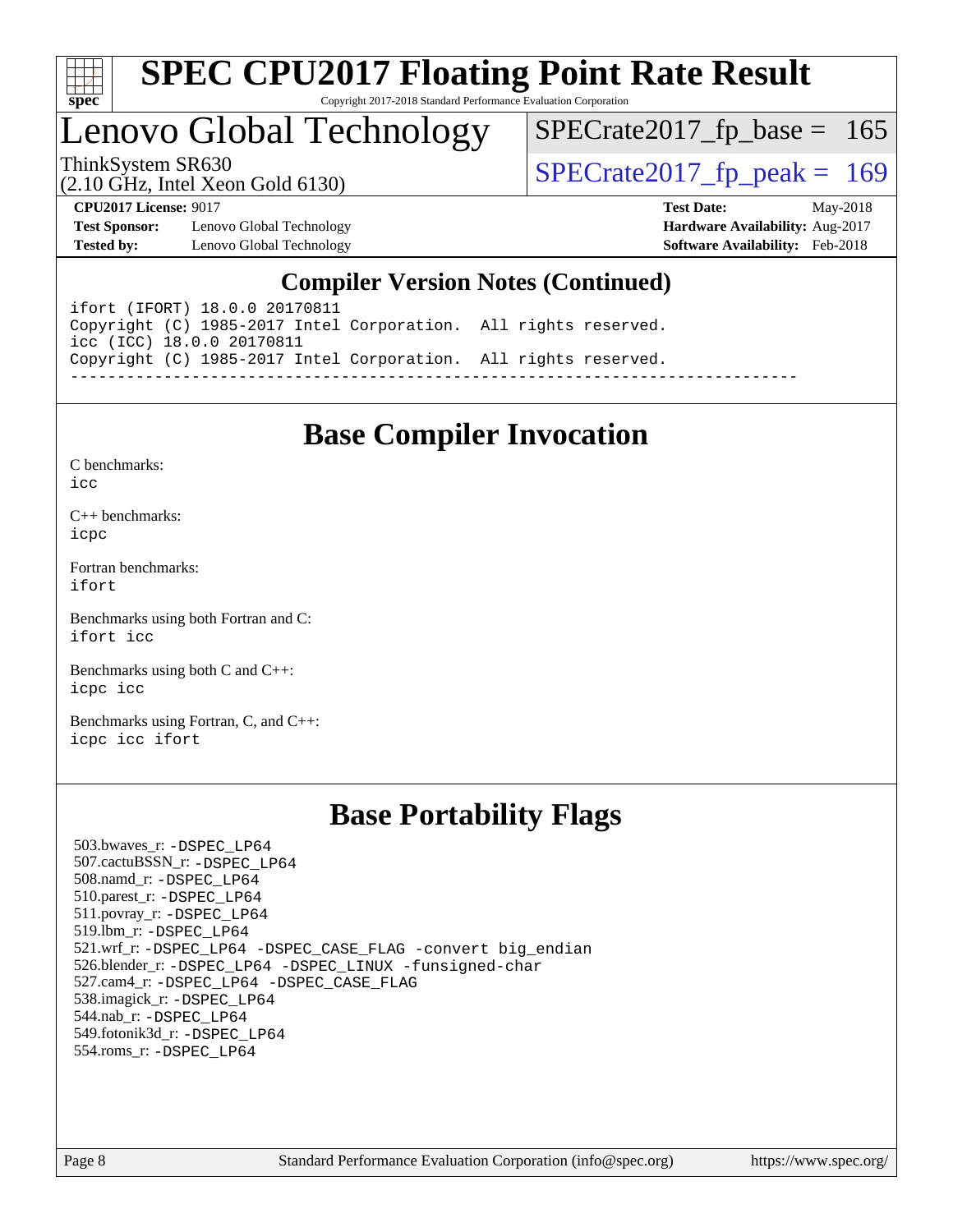

#### **[SPEC CPU2017 Floating Point Rate Result](http://www.spec.org/auto/cpu2017/Docs/result-fields.html#SPECCPU2017FloatingPointRateResult)** Copyright 2017-2018 Standard Performance Evaluation Corporation

## Lenovo Global Technology

ThinkSystem SR630<br>  $\langle 2.10 \text{ GHz}$  Intel Yean Gald 6130)

 $SPECTate2017_fp\_base = 165$ 

#### (2.10 GHz, Intel Xeon Gold 6130)

**[Test Sponsor:](http://www.spec.org/auto/cpu2017/Docs/result-fields.html#TestSponsor)** Lenovo Global Technology **[Hardware Availability:](http://www.spec.org/auto/cpu2017/Docs/result-fields.html#HardwareAvailability)** Aug-2017 **[Tested by:](http://www.spec.org/auto/cpu2017/Docs/result-fields.html#Testedby)** Lenovo Global Technology **[Software Availability:](http://www.spec.org/auto/cpu2017/Docs/result-fields.html#SoftwareAvailability)** Feb-2018

**[CPU2017 License:](http://www.spec.org/auto/cpu2017/Docs/result-fields.html#CPU2017License)** 9017 **[Test Date:](http://www.spec.org/auto/cpu2017/Docs/result-fields.html#TestDate)** May-2018

## **[Base Optimization Flags](http://www.spec.org/auto/cpu2017/Docs/result-fields.html#BaseOptimizationFlags)**

[C benchmarks:](http://www.spec.org/auto/cpu2017/Docs/result-fields.html#Cbenchmarks)

```
-xCORE-AVX2 -ipo -O3 -no-prec-div -qopt-prefetch -ffinite-math-only
-qopt-mem-layout-trans=3
C++ benchmarks: 
-xCORE-AVX2 -ipo -O3 -no-prec-div -qopt-prefetch -ffinite-math-only
-qopt-mem-layout-trans=3
Fortran benchmarks: 
-xCORE-AVX2 -ipo -O3 -no-prec-div -qopt-prefetch -ffinite-math-only
-qopt-mem-layout-trans=3 -nostandard-realloc-lhs -align array32byte
Benchmarks using both Fortran and C: 
-xCORE-AVX2 -ipo -O3 -no-prec-div -qopt-prefetch -ffinite-math-only
-qopt-mem-layout-trans=3 -nostandard-realloc-lhs -align array32byte
Benchmarks using both C and C++: 
-xCORE-AVX2 -ipo -O3 -no-prec-div -qopt-prefetch -ffinite-math-only
-qopt-mem-layout-trans=3
Benchmarks using Fortran, C, and C++: 
-xCORE-AVX2 -ipo -O3 -no-prec-div -qopt-prefetch -ffinite-math-only
```
[-qopt-mem-layout-trans=3](http://www.spec.org/cpu2017/results/res2018q2/cpu2017-20180527-05850.flags.html#user_CC_CXX_FCbase_f-qopt-mem-layout-trans_de80db37974c74b1f0e20d883f0b675c88c3b01e9d123adea9b28688d64333345fb62bc4a798493513fdb68f60282f9a726aa07f478b2f7113531aecce732043) [-nostandard-realloc-lhs](http://www.spec.org/cpu2017/results/res2018q2/cpu2017-20180527-05850.flags.html#user_CC_CXX_FCbase_f_2003_std_realloc_82b4557e90729c0f113870c07e44d33d6f5a304b4f63d4c15d2d0f1fab99f5daaed73bdb9275d9ae411527f28b936061aa8b9c8f2d63842963b95c9dd6426b8a) [-align array32byte](http://www.spec.org/cpu2017/results/res2018q2/cpu2017-20180527-05850.flags.html#user_CC_CXX_FCbase_align_array32byte_b982fe038af199962ba9a80c053b8342c548c85b40b8e86eb3cc33dee0d7986a4af373ac2d51c3f7cf710a18d62fdce2948f201cd044323541f22fc0fffc51b6)

## **[Base Other Flags](http://www.spec.org/auto/cpu2017/Docs/result-fields.html#BaseOtherFlags)**

[C benchmarks](http://www.spec.org/auto/cpu2017/Docs/result-fields.html#Cbenchmarks):  $-m64 - std= c11$  $-m64 - std= c11$ [C++ benchmarks:](http://www.spec.org/auto/cpu2017/Docs/result-fields.html#CXXbenchmarks) [-m64](http://www.spec.org/cpu2017/results/res2018q2/cpu2017-20180527-05850.flags.html#user_CXXbase_intel_intel64_18.0_af43caccfc8ded86e7699f2159af6efc7655f51387b94da716254467f3c01020a5059329e2569e4053f409e7c9202a7efc638f7a6d1ffb3f52dea4a3e31d82ab) [Fortran benchmarks](http://www.spec.org/auto/cpu2017/Docs/result-fields.html#Fortranbenchmarks): [-m64](http://www.spec.org/cpu2017/results/res2018q2/cpu2017-20180527-05850.flags.html#user_FCbase_intel_intel64_18.0_af43caccfc8ded86e7699f2159af6efc7655f51387b94da716254467f3c01020a5059329e2569e4053f409e7c9202a7efc638f7a6d1ffb3f52dea4a3e31d82ab) [Benchmarks using both Fortran and C](http://www.spec.org/auto/cpu2017/Docs/result-fields.html#BenchmarksusingbothFortranandC):  $-m64$   $-std=cl1$ [Benchmarks using both C and C++](http://www.spec.org/auto/cpu2017/Docs/result-fields.html#BenchmarksusingbothCandCXX):  $-m64 - std= c11$  $-m64 - std= c11$ [Benchmarks using Fortran, C, and C++:](http://www.spec.org/auto/cpu2017/Docs/result-fields.html#BenchmarksusingFortranCandCXX)  $-m64 - std = c11$  $-m64 - std = c11$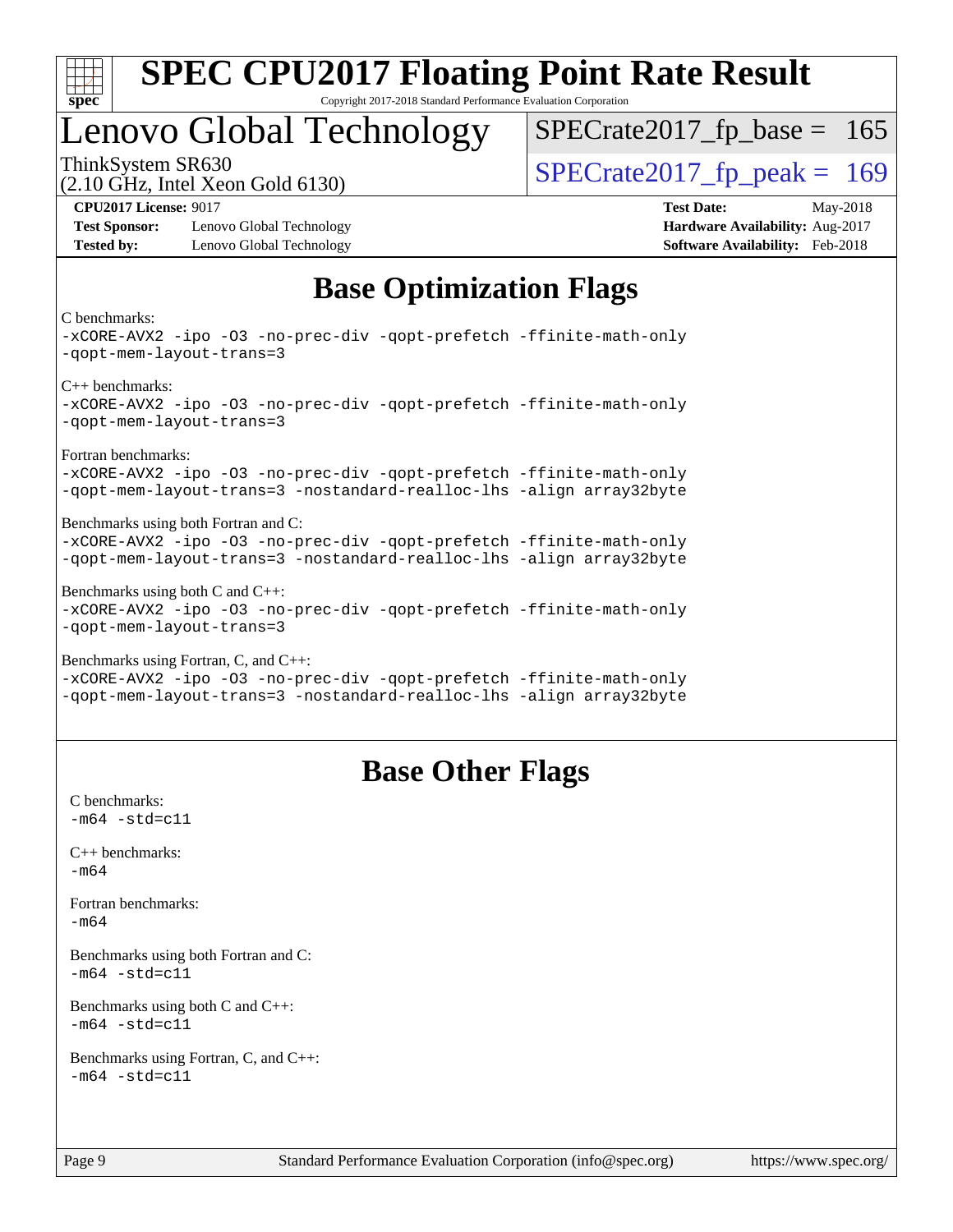

#### **[SPEC CPU2017 Floating Point Rate Result](http://www.spec.org/auto/cpu2017/Docs/result-fields.html#SPECCPU2017FloatingPointRateResult)** Copyright 2017-2018 Standard Performance Evaluation Corporation

# Lenovo Global Technology

ThinkSystem SR630<br>(2.10 GHz, Intel Xeon Gold 6130)  $SPECTate2017$  [p\_peak = 169  $SPECTate2017_fp\_base = 165$ 

(2.10 GHz, Intel Xeon Gold 6130)

**[Test Sponsor:](http://www.spec.org/auto/cpu2017/Docs/result-fields.html#TestSponsor)** Lenovo Global Technology **[Hardware Availability:](http://www.spec.org/auto/cpu2017/Docs/result-fields.html#HardwareAvailability)** Aug-2017 **[Tested by:](http://www.spec.org/auto/cpu2017/Docs/result-fields.html#Testedby)** Lenovo Global Technology **[Software Availability:](http://www.spec.org/auto/cpu2017/Docs/result-fields.html#SoftwareAvailability)** Feb-2018

**[CPU2017 License:](http://www.spec.org/auto/cpu2017/Docs/result-fields.html#CPU2017License)** 9017 **[Test Date:](http://www.spec.org/auto/cpu2017/Docs/result-fields.html#TestDate)** May-2018

## **[Peak Compiler Invocation](http://www.spec.org/auto/cpu2017/Docs/result-fields.html#PeakCompilerInvocation)**

[C benchmarks](http://www.spec.org/auto/cpu2017/Docs/result-fields.html#Cbenchmarks):

[icc](http://www.spec.org/cpu2017/results/res2018q2/cpu2017-20180527-05850.flags.html#user_CCpeak_intel_icc_18.0_66fc1ee009f7361af1fbd72ca7dcefbb700085f36577c54f309893dd4ec40d12360134090235512931783d35fd58c0460139e722d5067c5574d8eaf2b3e37e92)

[C++ benchmarks:](http://www.spec.org/auto/cpu2017/Docs/result-fields.html#CXXbenchmarks) [icpc](http://www.spec.org/cpu2017/results/res2018q2/cpu2017-20180527-05850.flags.html#user_CXXpeak_intel_icpc_18.0_c510b6838c7f56d33e37e94d029a35b4a7bccf4766a728ee175e80a419847e808290a9b78be685c44ab727ea267ec2f070ec5dc83b407c0218cded6866a35d07)

[Fortran benchmarks](http://www.spec.org/auto/cpu2017/Docs/result-fields.html#Fortranbenchmarks): [ifort](http://www.spec.org/cpu2017/results/res2018q2/cpu2017-20180527-05850.flags.html#user_FCpeak_intel_ifort_18.0_8111460550e3ca792625aed983ce982f94888b8b503583aa7ba2b8303487b4d8a21a13e7191a45c5fd58ff318f48f9492884d4413fa793fd88dd292cad7027ca)

[Benchmarks using both Fortran and C](http://www.spec.org/auto/cpu2017/Docs/result-fields.html#BenchmarksusingbothFortranandC): [ifort](http://www.spec.org/cpu2017/results/res2018q2/cpu2017-20180527-05850.flags.html#user_CC_FCpeak_intel_ifort_18.0_8111460550e3ca792625aed983ce982f94888b8b503583aa7ba2b8303487b4d8a21a13e7191a45c5fd58ff318f48f9492884d4413fa793fd88dd292cad7027ca) [icc](http://www.spec.org/cpu2017/results/res2018q2/cpu2017-20180527-05850.flags.html#user_CC_FCpeak_intel_icc_18.0_66fc1ee009f7361af1fbd72ca7dcefbb700085f36577c54f309893dd4ec40d12360134090235512931783d35fd58c0460139e722d5067c5574d8eaf2b3e37e92)

[Benchmarks using both C and C++:](http://www.spec.org/auto/cpu2017/Docs/result-fields.html#BenchmarksusingbothCandCXX) [icpc](http://www.spec.org/cpu2017/results/res2018q2/cpu2017-20180527-05850.flags.html#user_CC_CXXpeak_intel_icpc_18.0_c510b6838c7f56d33e37e94d029a35b4a7bccf4766a728ee175e80a419847e808290a9b78be685c44ab727ea267ec2f070ec5dc83b407c0218cded6866a35d07) [icc](http://www.spec.org/cpu2017/results/res2018q2/cpu2017-20180527-05850.flags.html#user_CC_CXXpeak_intel_icc_18.0_66fc1ee009f7361af1fbd72ca7dcefbb700085f36577c54f309893dd4ec40d12360134090235512931783d35fd58c0460139e722d5067c5574d8eaf2b3e37e92)

[Benchmarks using Fortran, C, and C++](http://www.spec.org/auto/cpu2017/Docs/result-fields.html#BenchmarksusingFortranCandCXX): [icpc](http://www.spec.org/cpu2017/results/res2018q2/cpu2017-20180527-05850.flags.html#user_CC_CXX_FCpeak_intel_icpc_18.0_c510b6838c7f56d33e37e94d029a35b4a7bccf4766a728ee175e80a419847e808290a9b78be685c44ab727ea267ec2f070ec5dc83b407c0218cded6866a35d07) [icc](http://www.spec.org/cpu2017/results/res2018q2/cpu2017-20180527-05850.flags.html#user_CC_CXX_FCpeak_intel_icc_18.0_66fc1ee009f7361af1fbd72ca7dcefbb700085f36577c54f309893dd4ec40d12360134090235512931783d35fd58c0460139e722d5067c5574d8eaf2b3e37e92) [ifort](http://www.spec.org/cpu2017/results/res2018q2/cpu2017-20180527-05850.flags.html#user_CC_CXX_FCpeak_intel_ifort_18.0_8111460550e3ca792625aed983ce982f94888b8b503583aa7ba2b8303487b4d8a21a13e7191a45c5fd58ff318f48f9492884d4413fa793fd88dd292cad7027ca)

## **[Peak Portability Flags](http://www.spec.org/auto/cpu2017/Docs/result-fields.html#PeakPortabilityFlags)**

Same as Base Portability Flags

## **[Peak Optimization Flags](http://www.spec.org/auto/cpu2017/Docs/result-fields.html#PeakOptimizationFlags)**

[C benchmarks](http://www.spec.org/auto/cpu2017/Docs/result-fields.html#Cbenchmarks):

 519.lbm\_r: [-prof-gen](http://www.spec.org/cpu2017/results/res2018q2/cpu2017-20180527-05850.flags.html#user_peakPASS1_CFLAGSPASS1_LDFLAGS519_lbm_r_prof_gen_5aa4926d6013ddb2a31985c654b3eb18169fc0c6952a63635c234f711e6e63dd76e94ad52365559451ec499a2cdb89e4dc58ba4c67ef54ca681ffbe1461d6b36)(pass 1) [-prof-use](http://www.spec.org/cpu2017/results/res2018q2/cpu2017-20180527-05850.flags.html#user_peakPASS2_CFLAGSPASS2_LDFLAGS519_lbm_r_prof_use_1a21ceae95f36a2b53c25747139a6c16ca95bd9def2a207b4f0849963b97e94f5260e30a0c64f4bb623698870e679ca08317ef8150905d41bd88c6f78df73f19)(pass 2) [-ipo](http://www.spec.org/cpu2017/results/res2018q2/cpu2017-20180527-05850.flags.html#user_peakPASS1_COPTIMIZEPASS2_COPTIMIZE519_lbm_r_f-ipo) [-xCORE-AVX2](http://www.spec.org/cpu2017/results/res2018q2/cpu2017-20180527-05850.flags.html#user_peakPASS2_COPTIMIZE519_lbm_r_f-xCORE-AVX2) [-O3](http://www.spec.org/cpu2017/results/res2018q2/cpu2017-20180527-05850.flags.html#user_peakPASS1_COPTIMIZEPASS2_COPTIMIZE519_lbm_r_f-O3) [-no-prec-div](http://www.spec.org/cpu2017/results/res2018q2/cpu2017-20180527-05850.flags.html#user_peakPASS1_COPTIMIZEPASS2_COPTIMIZE519_lbm_r_f-no-prec-div) [-qopt-prefetch](http://www.spec.org/cpu2017/results/res2018q2/cpu2017-20180527-05850.flags.html#user_peakPASS1_COPTIMIZEPASS2_COPTIMIZE519_lbm_r_f-qopt-prefetch) [-ffinite-math-only](http://www.spec.org/cpu2017/results/res2018q2/cpu2017-20180527-05850.flags.html#user_peakPASS1_COPTIMIZEPASS2_COPTIMIZE519_lbm_r_f_finite_math_only_cb91587bd2077682c4b38af759c288ed7c732db004271a9512da14a4f8007909a5f1427ecbf1a0fb78ff2a814402c6114ac565ca162485bbcae155b5e4258871) [-qopt-mem-layout-trans=3](http://www.spec.org/cpu2017/results/res2018q2/cpu2017-20180527-05850.flags.html#user_peakPASS1_COPTIMIZEPASS2_COPTIMIZE519_lbm_r_f-qopt-mem-layout-trans_de80db37974c74b1f0e20d883f0b675c88c3b01e9d123adea9b28688d64333345fb62bc4a798493513fdb68f60282f9a726aa07f478b2f7113531aecce732043) 538.imagick\_r: [-xCORE-AVX2](http://www.spec.org/cpu2017/results/res2018q2/cpu2017-20180527-05850.flags.html#user_peakCOPTIMIZE538_imagick_r_f-xCORE-AVX2) [-ipo](http://www.spec.org/cpu2017/results/res2018q2/cpu2017-20180527-05850.flags.html#user_peakCOPTIMIZE538_imagick_r_f-ipo) [-O3](http://www.spec.org/cpu2017/results/res2018q2/cpu2017-20180527-05850.flags.html#user_peakCOPTIMIZE538_imagick_r_f-O3) [-no-prec-div](http://www.spec.org/cpu2017/results/res2018q2/cpu2017-20180527-05850.flags.html#user_peakCOPTIMIZE538_imagick_r_f-no-prec-div) [-qopt-prefetch](http://www.spec.org/cpu2017/results/res2018q2/cpu2017-20180527-05850.flags.html#user_peakCOPTIMIZE538_imagick_r_f-qopt-prefetch) [-ffinite-math-only](http://www.spec.org/cpu2017/results/res2018q2/cpu2017-20180527-05850.flags.html#user_peakCOPTIMIZE538_imagick_r_f_finite_math_only_cb91587bd2077682c4b38af759c288ed7c732db004271a9512da14a4f8007909a5f1427ecbf1a0fb78ff2a814402c6114ac565ca162485bbcae155b5e4258871) [-qopt-mem-layout-trans=3](http://www.spec.org/cpu2017/results/res2018q2/cpu2017-20180527-05850.flags.html#user_peakCOPTIMIZE538_imagick_r_f-qopt-mem-layout-trans_de80db37974c74b1f0e20d883f0b675c88c3b01e9d123adea9b28688d64333345fb62bc4a798493513fdb68f60282f9a726aa07f478b2f7113531aecce732043) 544.nab\_r: Same as 519.lbm\_r [C++ benchmarks:](http://www.spec.org/auto/cpu2017/Docs/result-fields.html#CXXbenchmarks) [-prof-gen](http://www.spec.org/cpu2017/results/res2018q2/cpu2017-20180527-05850.flags.html#user_CXXpeak_prof_gen_5aa4926d6013ddb2a31985c654b3eb18169fc0c6952a63635c234f711e6e63dd76e94ad52365559451ec499a2cdb89e4dc58ba4c67ef54ca681ffbe1461d6b36)(pass 1) [-prof-use](http://www.spec.org/cpu2017/results/res2018q2/cpu2017-20180527-05850.flags.html#user_CXXpeak_prof_use_1a21ceae95f36a2b53c25747139a6c16ca95bd9def2a207b4f0849963b97e94f5260e30a0c64f4bb623698870e679ca08317ef8150905d41bd88c6f78df73f19)(pass 2) [-ipo](http://www.spec.org/cpu2017/results/res2018q2/cpu2017-20180527-05850.flags.html#user_CXXpeak_f-ipo) [-xCORE-AVX2](http://www.spec.org/cpu2017/results/res2018q2/cpu2017-20180527-05850.flags.html#user_CXXpeak_f-xCORE-AVX2) [-O3](http://www.spec.org/cpu2017/results/res2018q2/cpu2017-20180527-05850.flags.html#user_CXXpeak_f-O3) [-no-prec-div](http://www.spec.org/cpu2017/results/res2018q2/cpu2017-20180527-05850.flags.html#user_CXXpeak_f-no-prec-div) [-qopt-prefetch](http://www.spec.org/cpu2017/results/res2018q2/cpu2017-20180527-05850.flags.html#user_CXXpeak_f-qopt-prefetch) [-ffinite-math-only](http://www.spec.org/cpu2017/results/res2018q2/cpu2017-20180527-05850.flags.html#user_CXXpeak_f_finite_math_only_cb91587bd2077682c4b38af759c288ed7c732db004271a9512da14a4f8007909a5f1427ecbf1a0fb78ff2a814402c6114ac565ca162485bbcae155b5e4258871) [-qopt-mem-layout-trans=3](http://www.spec.org/cpu2017/results/res2018q2/cpu2017-20180527-05850.flags.html#user_CXXpeak_f-qopt-mem-layout-trans_de80db37974c74b1f0e20d883f0b675c88c3b01e9d123adea9b28688d64333345fb62bc4a798493513fdb68f60282f9a726aa07f478b2f7113531aecce732043) [Fortran benchmarks](http://www.spec.org/auto/cpu2017/Docs/result-fields.html#Fortranbenchmarks): **(Continued on next page)**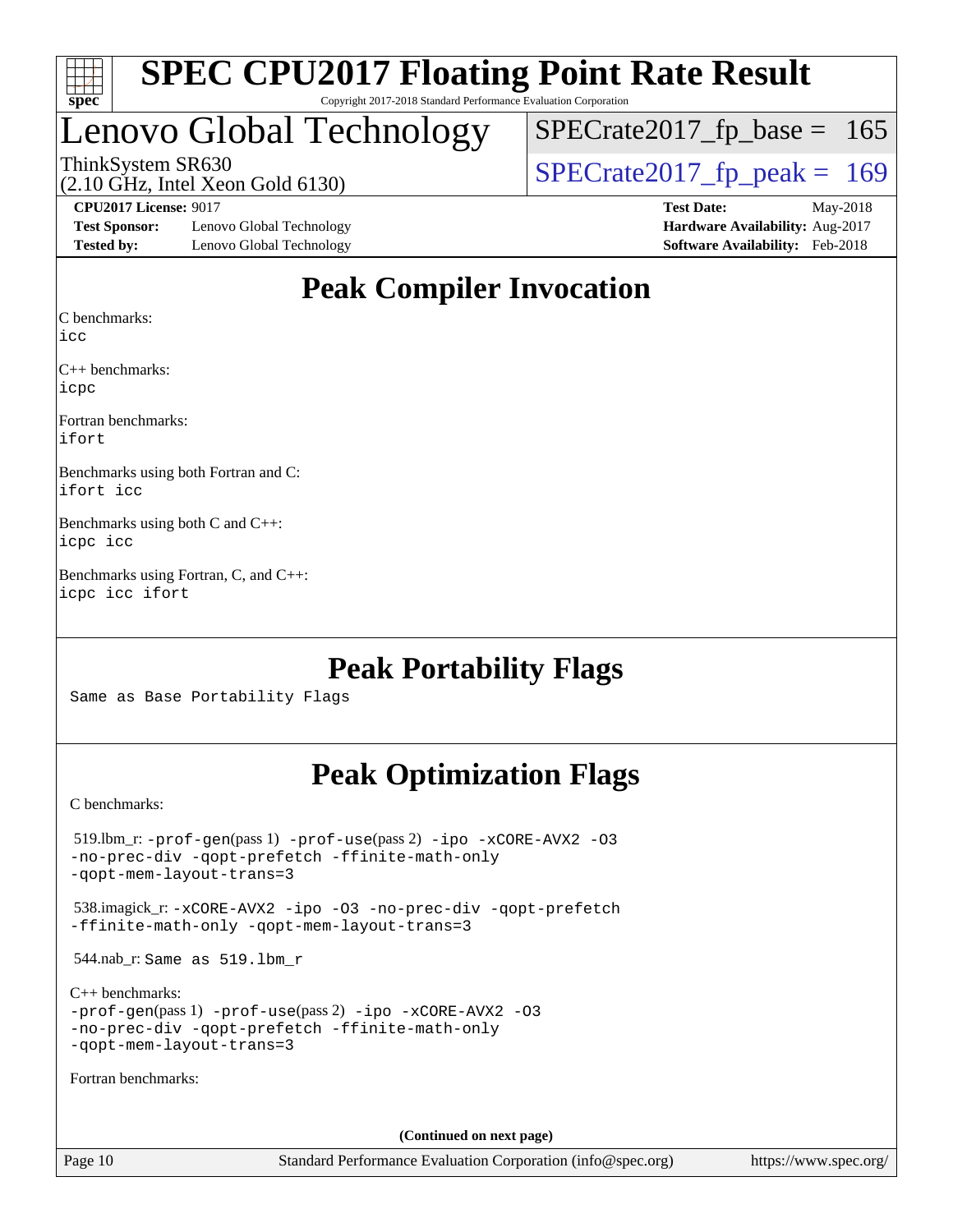

Copyright 2017-2018 Standard Performance Evaluation Corporation

# Lenovo Global Technology

ThinkSystem SR630<br>  $(2.10 \text{ GHz})$  Intel Xeon Gold 6130)  $SPECTate2017_fp\_base = 165$ 

(2.10 GHz, Intel Xeon Gold 6130)

**[Test Sponsor:](http://www.spec.org/auto/cpu2017/Docs/result-fields.html#TestSponsor)** Lenovo Global Technology **[Hardware Availability:](http://www.spec.org/auto/cpu2017/Docs/result-fields.html#HardwareAvailability)** Aug-2017 **[Tested by:](http://www.spec.org/auto/cpu2017/Docs/result-fields.html#Testedby)** Lenovo Global Technology **[Software Availability:](http://www.spec.org/auto/cpu2017/Docs/result-fields.html#SoftwareAvailability)** Feb-2018

**[CPU2017 License:](http://www.spec.org/auto/cpu2017/Docs/result-fields.html#CPU2017License)** 9017 **[Test Date:](http://www.spec.org/auto/cpu2017/Docs/result-fields.html#TestDate)** May-2018

## **[Peak Optimization Flags \(Continued\)](http://www.spec.org/auto/cpu2017/Docs/result-fields.html#PeakOptimizationFlags)**

| 503.bwaves_r: -xCORE-AVX2 -ipo -03 -no-prec-div -qopt-prefetch<br>-ffinite-math-only -qopt-mem-layout-trans=3<br>-nostandard-realloc-lhs -align array32byte                                                                |
|----------------------------------------------------------------------------------------------------------------------------------------------------------------------------------------------------------------------------|
| 549.fotonik3d_r: Same as 503.bwaves_r                                                                                                                                                                                      |
| 554.roms_r:-prof-gen(pass 1) -prof-use(pass 2) -ipo -xCORE-AVX2 -03<br>-no-prec-div -qopt-prefetch -ffinite-math-only<br>-qopt-mem-layout-trans=3 -nostandard-realloc-lhs<br>-align array32byte                            |
| Benchmarks using both Fortran and C:<br>-prof-gen(pass 1) -prof-use(pass 2) -ipo -xCORE-AVX2 -03<br>-no-prec-div -qopt-prefetch -ffinite-math-only<br>-qopt-mem-layout-trans=3 -nostandard-realloc-lhs -align array32byte  |
| Benchmarks using both C and C++:<br>-prof-gen(pass 1) -prof-use(pass 2) -ipo -xCORE-AVX2 -03<br>-no-prec-div -qopt-prefetch -ffinite-math-only<br>-qopt-mem-layout-trans=3                                                 |
| Benchmarks using Fortran, C, and C++:<br>-prof-gen(pass 1) -prof-use(pass 2) -ipo -xCORE-AVX2 -03<br>-no-prec-div -qopt-prefetch -ffinite-math-only<br>-qopt-mem-layout-trans=3 -nostandard-realloc-lhs -align array32byte |
| <b>Peak Other Flags</b>                                                                                                                                                                                                    |
|                                                                                                                                                                                                                            |
| C benchmarks:<br>$-m64 - std= c11$                                                                                                                                                                                         |
| $C++$ benchmarks:<br>$-m64$                                                                                                                                                                                                |
| Fortran benchmarks:<br>$-m64$                                                                                                                                                                                              |
| Benchmarks using both Fortran and C:<br>$-m64 - std= c11$                                                                                                                                                                  |
| Benchmarks using both C and C++:<br>$-m64 - std= c11$                                                                                                                                                                      |
| (Continued on next page)                                                                                                                                                                                                   |

<https://www.spec.org/>